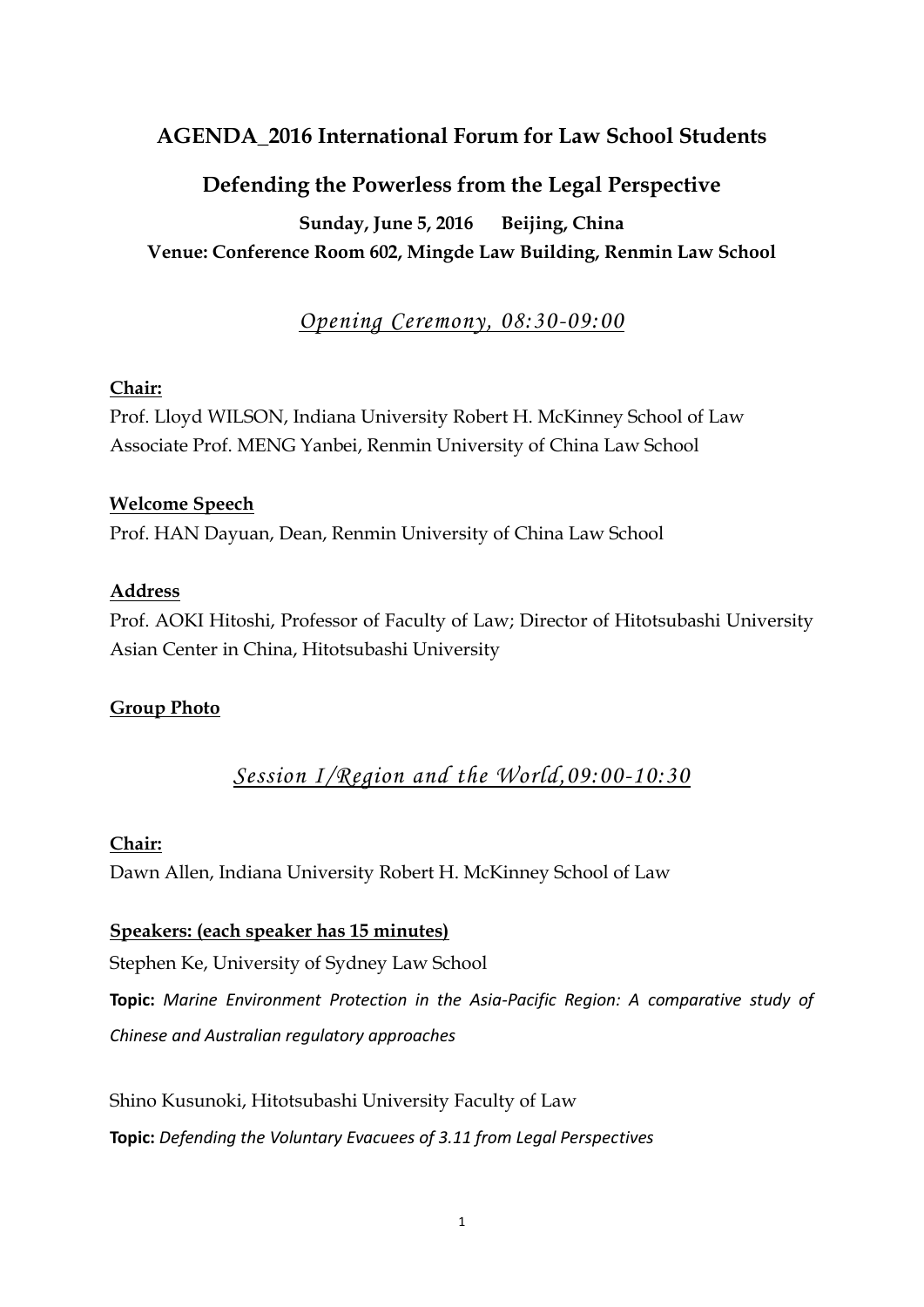Marius Mikkel Kjolstad, University of Bergen Faculty of Law **Topic:** *Provision of Health Care to Irregular Migrants in the Welfare State of Norway*

Yeh Jin JO, Korea University Law School **Topic:** *Refugees in South Korea*

Amber Tang, University of West Australia Faculty of Law **Topic:** *The Difference between Indigenous and Eurocentric Worldviews and How This Affects the Legal System in Western Australia*

#### **10:15-10:30 Q & A**

## *Tea Break, 10:30-10:45*

### *Session II /Consumers & Laborers, 10:45-12:15*

*Chair:* Jake Ingle, University of Oklahoma College of Law

#### *Speakers: (each speaker has 15 minutes)*

CUI Jialin, Renmin University of China Law School **Topic:** *On the Construction of Financial Disputes Mediation Mechanism to Protect Financial Consumers*

CHEN Ying-chung, Renmin University of China Law School **Topic:** *Labourers Protection in China*

Vincent Berger,University of Perpignan via Domitia Faculty of Law **Topic:** *Consumer Protection in French Law (consumer law and French civil law)*

FU Chenyu, Renmin University of China Law School **Topic:** *Powerless in Taxation*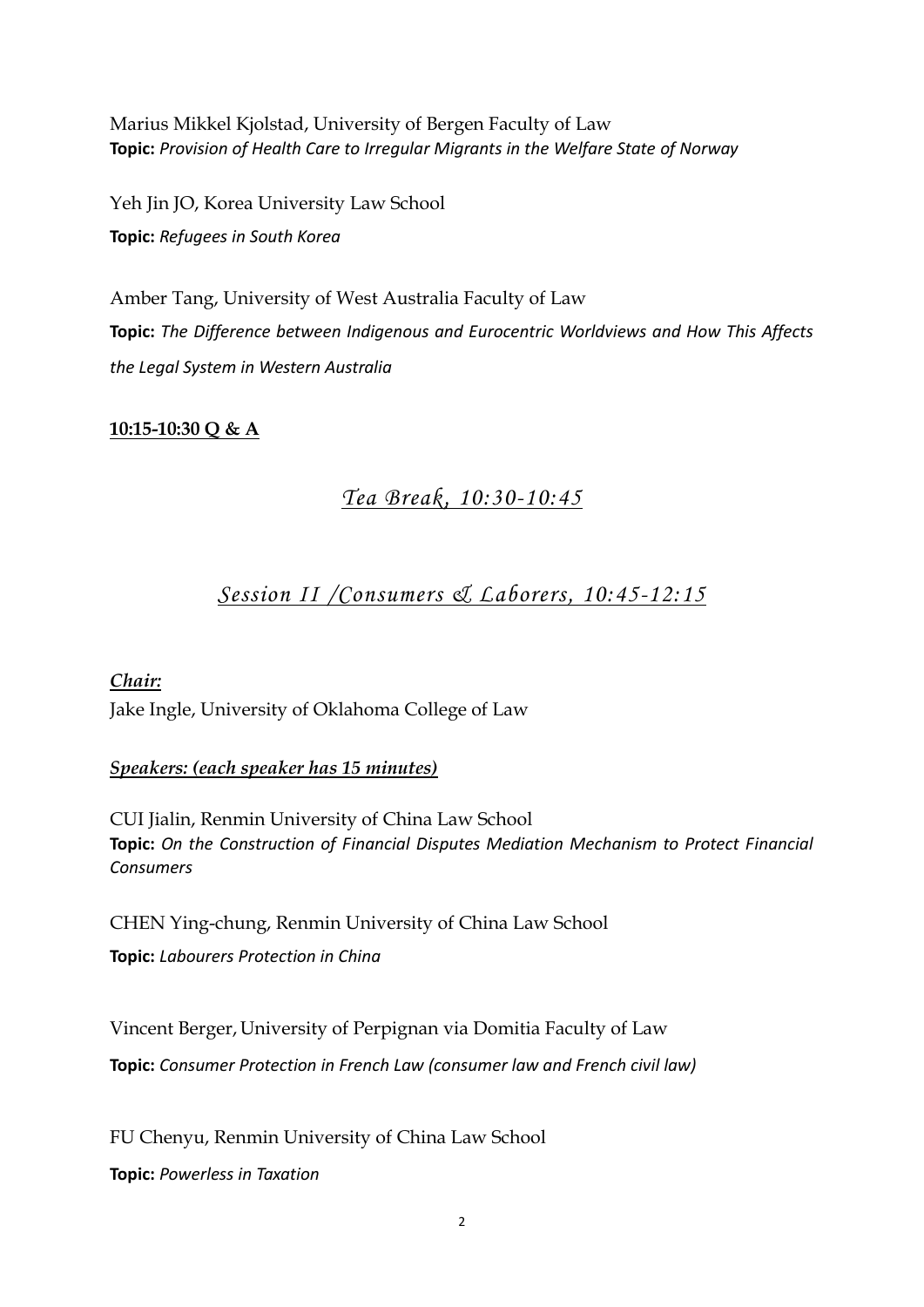LI Lingyu, Renmin University of China Law School

**Topic:** *Rights to Access to and Security of Information of Wealth Investment Product Consumers*

### **12:00-12:15 Q & A**

*Lunch, 12:15-13:15 [box lunch, outside the conference room]*

## *Session III /Procedural Guarantee, 13:15-14:30*

*Chair:* Deborah Morton, Indiana University Robert H. McKinney School of Law

#### *Speaker: (each speaker has 15 minutes)*

Dulguun Khishigtumur, National University of Mongolia School of Law **Topic:** *Some issues on rendering a legal assistance to the insolvent person in criminal proceeding*

Cressida Auckland, University of Oxford Faculty of Law **Topic:** *Decision-making for People Who Lack Capacity*

Julian Eibl, University of Munich Faculty of Law **Topic:** *Where to Seek Justice in an International Multi-Level System: Legal Protection on National, European, and other International Levels*

Charles Dagan, Toulouse Capitole ⅠUniversity Faculty of Law **Topic:** *Arbitration and Weak Parties*

#### **14:15-14:30 Q & A**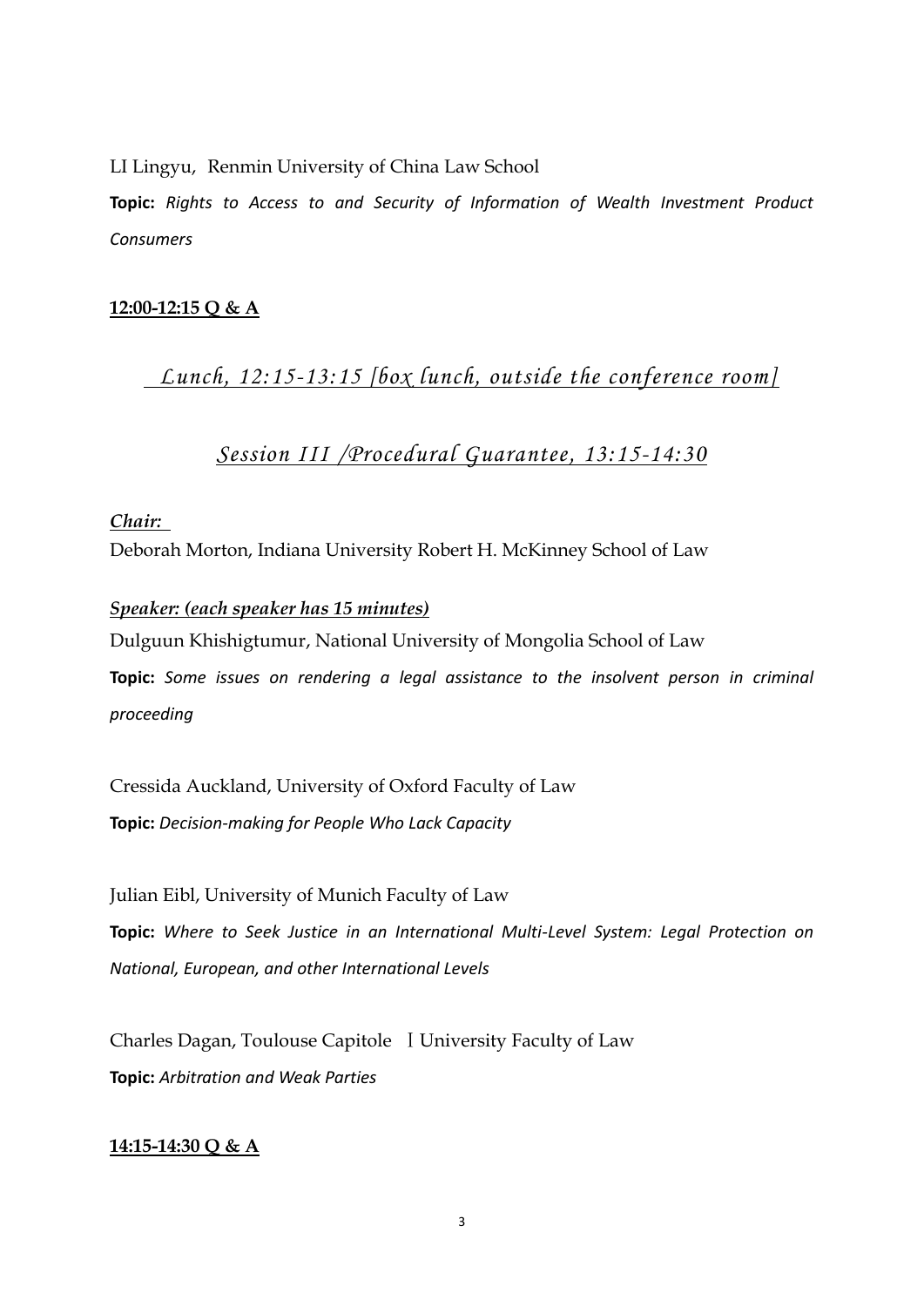# *Tea Break, 14:30-14:45*

# *Session IV /Children & Domestic Affairs, 14:45-16:00*

*Chair:*  SUN Ruiwen, Renmin University of China Law School

*Speaker: (each speaker has 15 minutes)* ZHAN Hefei, Renmin University of China Law School **Topic:** *Comments on China's First Anti-Domestic Violence Law*

Eddie L. Rivers, Jr., Indiana University Robert H. McKinney School of Law **Topic:** *Guardian ad Litem Practice in Dissolution of Marriage Cases*

Caleb McKellar, University of Cape Town Faculty of Law **Topic:** *How Mediation is Helping to Defend the Children of South Africa*

LIAO Xiaoyu, Renmin University of China Law School **Topic:** *The Protection of Children's Rights: From the Perspective of Leftover Children, Migrant Children and Handicapped Children*

### **15:45-16:00 Q & A**

# *Tea Break, 16:00-16:15*

*Session V /Vulnerable Groups, 16:15-17:30*

*Chair:* 

Ji-Soo Yoon, Boston College Law School

*Speaker: (each speaker has 15 minutes)*